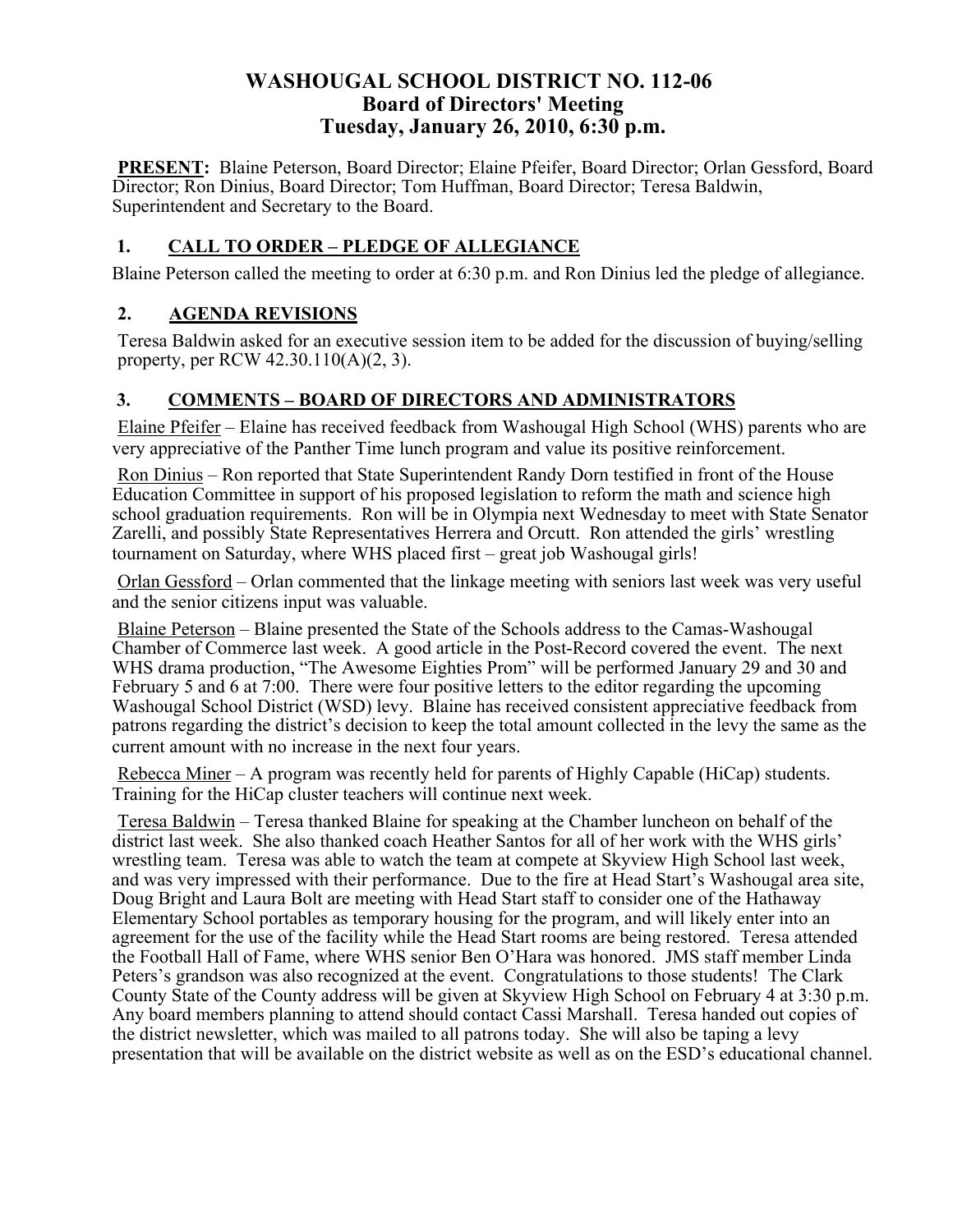### **4. COMMENTS – CITIZENS**

Linda Peters – Linda reported that State Superintendent Randy Dorn and Governor Christine Gregoire have added President Obama's "Race to the Top" program to the state's agenda. Teresa Baldwin will keep the board informed as more information regarding the state's involvement with this program becomes available.

#### **5. CONSENT AGENDA**

Board members received and reviewed the following documents in advance of the meeting:

### **A. Meeting Minutes (January12, 2010)**

### **B. Accounts Payable (January 2010)**

#### General Fund

Warrant numbers 178142 – 178272 in the amount of \$360,846.12 (Pay date: January 27, 2010) ASB Fund

Warrant numbers  $18001 - 18026$  in the amount of \$24,384.64 (Pay date: January 27, 2010) Capital Projects Fund

Warrant numbers 3678 – 3680 in the amount of \$4,017.40 (Pay date: January 27, 2010) **C. Payroll (January 2010)**

Warrant numbers 178076 – 178141 in the amount of \$1,748,613.51 (Pay date: January 29, 2010) **D. Budget Status (December 2009)**

- **E. Policy Governance (Linkage Meeting Notes, January 19, 2010)**
- **F. Personnel Report**
- **G. Contracts**
- **H. Travel**
- **I. Field Trips**
- **J. Donations**

Tom Huffman moved, seconded by Elaine Pfeifer, to approve the consent agenda as presented. The motion carried unanimously.

# **6. INFORMATIONAL PRESENTATIONS**

#### **A. School Improvement Plan: Cape Horn-Skye Elementary**

Rebecca Miner introduced Mary Lou Woody, Principal, Cape Horn-Skye (CHS) Elementary School, to present the School Improvement Plan (SIP) for 2009-10. Mary Lou shared the school's goals for students in math, reading and writing on the next state assessment. She presented information as to how the CHS staff, students and families are working to reach those goals. Teresa Baldwin shared last year's WASL data for the school, noting that scores were above state averages in reading and math, and very near their previous goal of 85% meeting standards. Ron Dinius commended the school on its achievements. CHS teacher Penny Andrews was present to describe the school's Math Masters program. The board thanked Mary Lou for the CHS presentation.

#### **B. Healthy Youth Survey**

Deanna Hogan, WHS counselor, introduced the members of the district counseling team: Michele Mederos, Linda Jones, Julie Bristol, Rhea Bohlin and Lemicia Lindsey. Counselors presented data from the most recent Healthy Youth Survey taken in grades 6, 8, 10 and 12, especially highlighting areas that counselors are focusing on with students, including substance abuse, depression, suicide prevention and bullying. Deanna closed by speaking of ways that families and the community are partnering with schools in the interest of students' health and well-being. Washougal parents or citizens who would like to be involved in preventive efforts should contact Deanna at 954-3114.

#### **C. 2010 Community Budget Task Force**

Teresa Baldwin shared with the board a list of community members who have volunteered to serve on the 2010 Community Budget Task Force. The first meeting is scheduled for January 28, and the group will meet once per month through June. Teresa gave a brief history of the 2009 Community Budget Task force group and shared original list of projected cuts compared to the actual cuts that were made which resulted in a \$1.3 million reduction in this year's budget.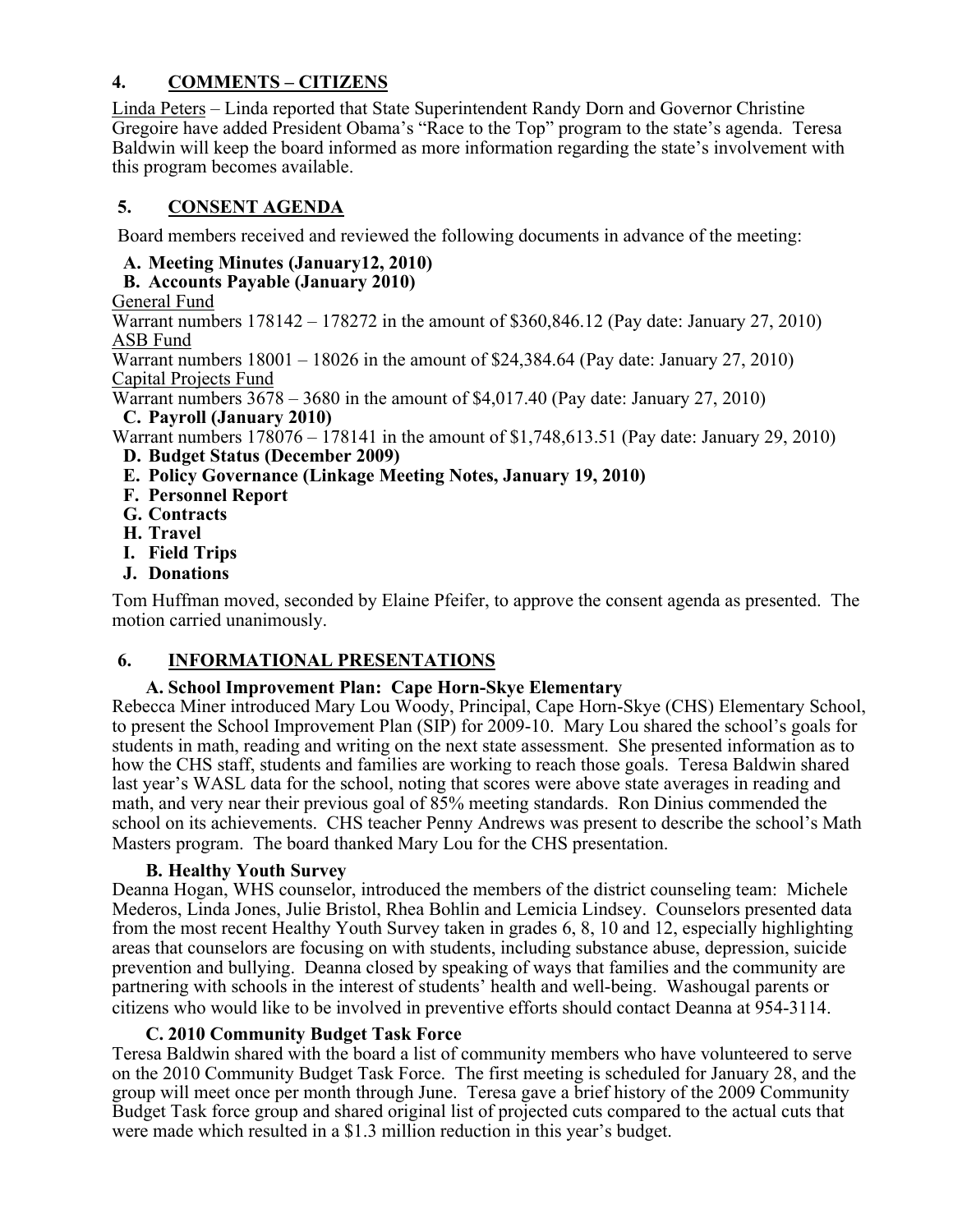### **7. PROPOSALS FOR ACTION**

### **A. Board Policy #5010, Nondiscrimination and Affirmative Action**

Doug Bright presented the second reading of Policy #5010 regarding nondiscrimination and affirmative action. Tom Huffman moved to approve the policy as presented. Elaine Pfeifer seconded and the motion carried unanimously.

### **B. Resolution 2009-10-11: Affirmative Action Plan**

Doug Bright presented Resolution 2009-10-11 regarding WSD's affirmative action plan. Orlan Gessford moved to approve the resolution as presented. Tom Huffman seconded and the motion carried unanimously.

# **8. POLICY GOVERNANCE**

# **A. Executive Limitation 8, Financial Administration**

Orlan Gessford commended Rosann Lassman and her business office staff for their excellent work in the financial administration of the district. All board members concurred, thanking Rosann. Blaine Peterson collected the monitoring report response forms from each board member, noting that the approval of EL-8 will be on the consent agenda at the next regular meeting.

### **B. Linkage Meeting Debrief: January 19, 2010 with Senior Citizens**

Teresa Baldwin shared with the board a draft of a letter to one of the linkage meeting attendees, in which his questions regarding the district's cost per student amounts were answered. The board agreed that the meeting was valuable and that the participating senior citizens presented good ideas. The board proposed meeting with senior citizens on a more regular basis, perhaps annually.

# **9. FUTURE AGENDA ITEMS**

Elaine Pfeifer asked to have an overview and update on the Panther Time program at WHS. Teresa Baldwin is considering a presentation to the Board related to the district's students participating in home school programs.

# **10. BOARD EVALUATION AND ADJOURNMENT TO EXECUTIVE SESSION**

Blaine Peterson collected the board's self-evaluation forms. The results are attached.

Tom Huffman moved to adjourn to executive session for approximately 15 minutes at 8:27, noting that the board would return to regular session for adjournment only. Elaine Pfeifer seconded and the motion carried unanimously.

#### **RCW 42.30.110 (A) (7) Performance of an Employee RCW 42.30.110 (A) (2)(3) Buy/Sell Property**

# **RETURN FROM EXECUTIVE SESSION FOR ADJOURNMENT OR ACTION**

At 8:55 p.m., Dr. Orlan Gessford made a motion to return from executive session for adjournment only, seconded by Tom Huffman, and the motion was approved unanimously.

# **Dated this 9th day of February 2010**